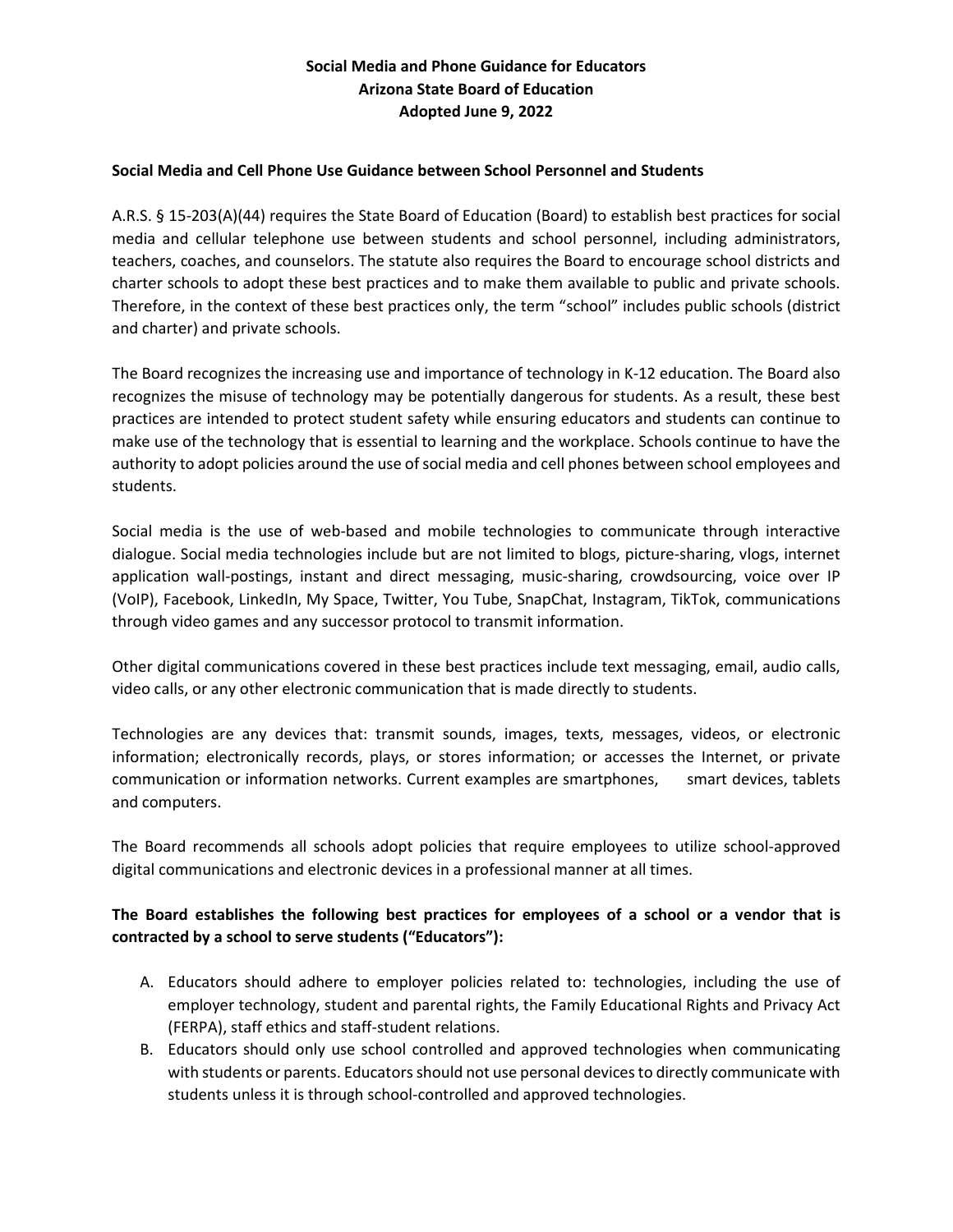### **Social Media and Phone Guidance for Educators Arizona State Board of Education Adopted June 9, 2022**

- C. Educators should ensure that technologies used to communicate with students and school staff are maintained separate from personal technologies used to communicate with others.
- D. Educators should use technologies to enhance and add value to communications with all recipients and be respectful of those with whom they communicate.
- E. Educators should include a parent, another educator, or supervisor on any communication with students that could be construed as inappropriate pursuant to these best practices. For example, if the educator is taking chaperones and students on a field trip and is required to stay in contact with the students throughout the trip, the educator should create a large group messaging thread with other adults in the conversation rather than messaging students directly.
- F. Educators should only communicate with students regarding academic or extracurricular activities and should refrain from communication outside of academic and extracurricular scheduled hours. Communication with students should not be of a personal nature. Communication should not be subject to interpretation. For example, statements, pictures, videos, GIFs, or memes of sexual intent or sexual in nature. Comments on appearance or comments on educator's personal relationships in or out of school. Anything drug or alcohol related. Events, locations, or meet-ups outside of a school sponsored activity or sharing or asking about weekend, summer, or break plans.
- G. Educators must follow school policies and state law by appropriately reporting communication received from a student of a serious nature (e.g. abuse, suicide, threats of self-harm, threats to other students/school, etc). Educators shall follow all mandatory reporting requirements (A.R.S. § 13-3620).
- H. Educators are responsible for the content of their posting on any form of technology through any form of communication. Immoral and unprofessional content may be subject to disciplinary action by the Board.
- I. Educators, in all instances, must be aware of his/her association with the education field and ensure the related content of any posting is consistent with how the educator wishes to present themselves to colleagues, community members, parents, students and the Board.
- J. Educators should not use school owned or provided technologies to endorse or promote a product, a cause, or a political position or candidate. Educators may be subject to a fine from the employer for such usage of employer owned technologies and may be subject to a fine from the Attorney General or county attorney (A.R.S. § 15-511). Educators who are fined by the Attorney General or county attorney may also be subject to discipline by the Board.
- K. Educators should immediately report all misuse, or suspected misuse, of technology to their direct supervisor/administrator. If the communication constitutes immoral or unprofessional conduct, it must be immediately reported to the Board's Investigative Unit.

### **The Board establishes the following best practices for schools:**

A. Schools should communicate the above and related policies to all employees, including substitute teachers, at the beginning of each school year and to newly hired employees as part of the hiring process. This communication should include the consequences, at the school, employer and state levels, for violating employer policies and state regulations.